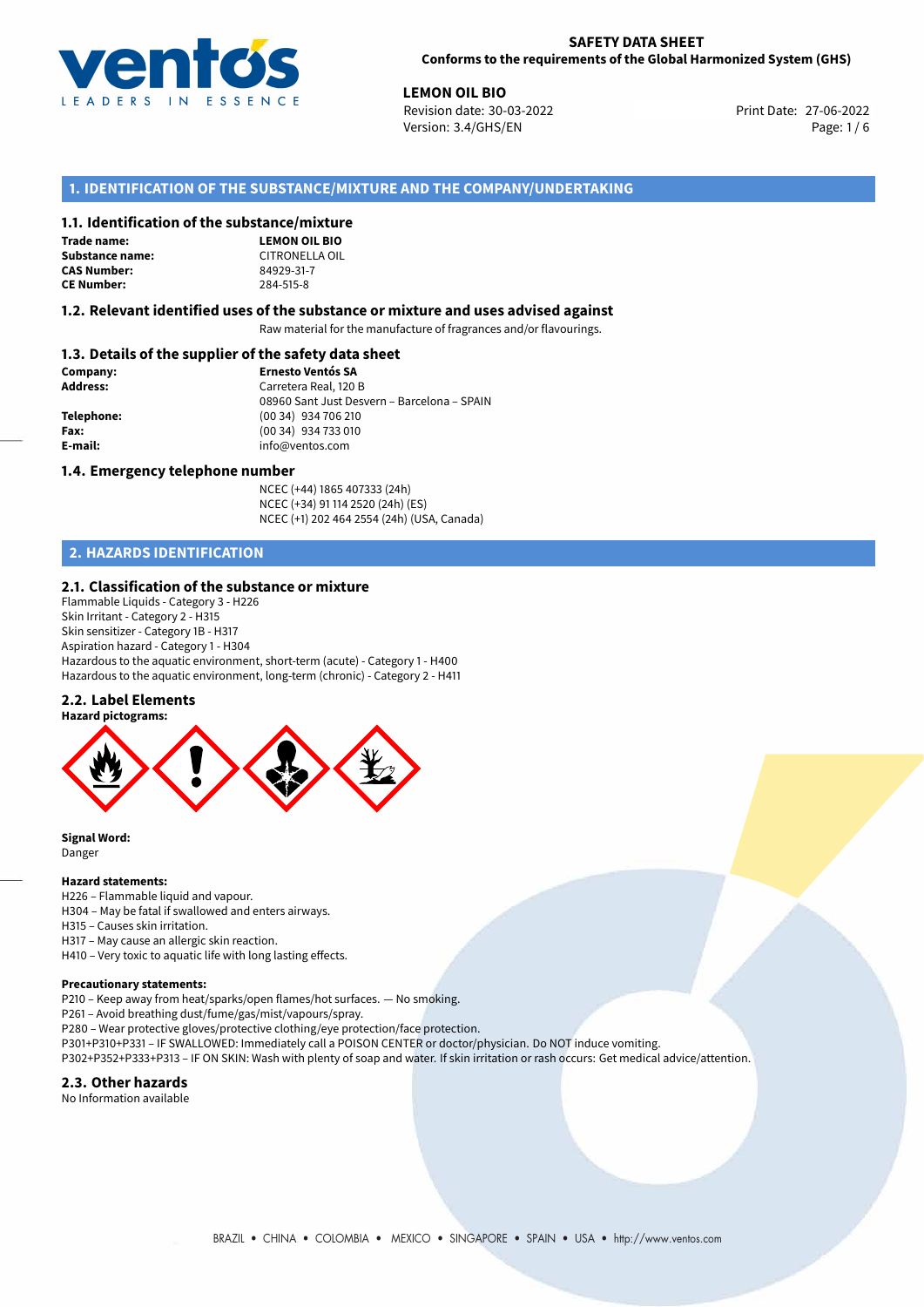

**LEMON OIL BIO**<br>
Revision date: 30-03-2022 **Print Date: 27-06-2022** Version: 3.4/GHS/EN Page: 2 / 6

## **3. COMPOSITION/INFORMATION ON INGREDIENTS**

#### **3.1. Substances**

| Chemical name: | CITRONELLA OIL |
|----------------|----------------|
| CAS number:    | 84929-31-7     |
| EC number:     | 284-515-8      |

#### **Hazardous constituents:**

| <b>Chemical Name</b> | % (w/w)        | <b>CAS No</b><br><b>EC No</b> | <b>Classification according to GHS</b>                                                                                                                                                                                                                                                                                                                                                       |
|----------------------|----------------|-------------------------------|----------------------------------------------------------------------------------------------------------------------------------------------------------------------------------------------------------------------------------------------------------------------------------------------------------------------------------------------------------------------------------------------|
| <b>LIMONENE</b>      | >50            | 138-86-3<br>205-341-0         | Flammable Liquids - Category 3 - H226<br>Skin Irritant - Category 2 - H315<br>Skin sensitizer - Category 1B - H317<br>Aspiration hazard - Category 1 - H304<br>Hazardous to the aquatic environment, short-term (acute) - Category 1 - H400<br>Hazardous to the aquatic environment, long-term (chronic) - Category 3 - H412                                                                 |
| <b>PINENES</b>       | $\geq$ 10; <25 |                               | Flammable Liquids - Category 3 - H226<br>Acute Toxicity - Category 5 (oral) - H303<br>Skin Irritant - Category 2 - H315<br>Skin sensitizer - Category 1B - H317<br>Aspiration hazard - Category 1 - H304<br>Hazardous to the aquatic environment, short-term (acute) - Category 1 - H400<br>Hazardous to the aquatic environment, long-term (chronic) - Category 1 - H410                    |
| <b>CITRAL</b>        | $>1$ ; $<$ 10  | 5392-40-5<br>226-394-6        | Acute Toxicity - Category 5 (dermal) - H313<br>Skin Irritant - Category 2 - H315<br>Eye Irritant - Category 2A - H319<br>Skin sensitizer - Category 1B - H317<br>Hazardous to the aquatic environment, short-term (acute) - Category 2 - H401                                                                                                                                                |
| PARA-CYMENE          | $>0.1$ ; <1    | $99 - 87 - 6$<br>202-796-7    | Flammable Liquids - Category 3 - H226<br>Acute Toxicity - Category 3 (inhalation) - H331<br>Acute Toxicity - Category 5 (oral) - H303<br>Toxic to reproduction - Category 2 - H361<br>Aspiration hazard - Category 1 - H304<br>Hazardous to the aquatic environment, short-term (acute) - Category 2 - H401<br>Hazardous to the aquatic environment, long-term (chronic) - Category 2 - H411 |

[See the full text of the hazard statements in section 16.](#page-4-0)

## **3.2. Mixtures**

Not applicable.

## **4. FIRST-AID MEASURES**

## **4.1. Description of necessary first aid measures**

| Ingestion:    | Rinse mouth with water.<br>Obtain medical advice.                                                                                                    |
|---------------|------------------------------------------------------------------------------------------------------------------------------------------------------|
|               | Keep at rest. Do not induce vomiting.                                                                                                                |
| Eye contact:  | In case of contact with eyes, rinse immediately with plenty of water for at least 15 minutes and seek medical advice.                                |
| Inhalation:   | Remove person to fresh air and keep at rest.<br>Seek immediate medical advice.                                                                       |
| Skin contact: | Take off immediately all contaminated clothing.<br>Thoroughly wash affected skin with soap and water.<br>Seek medical attention if symptoms persist. |

## **4.2. Most important symptoms and effects, both acute and delayed**

No information available.

#### **4.3. Indication of any immediate medical attention and special treatment needed** No information available.

**5. FIRE-FIGHTING MEASURES**

## **5.1. Extinguishing Media**

Water spray, carbon dioxide, dry chemical powder or appropriate foam. For safety reasons do not use full water jet.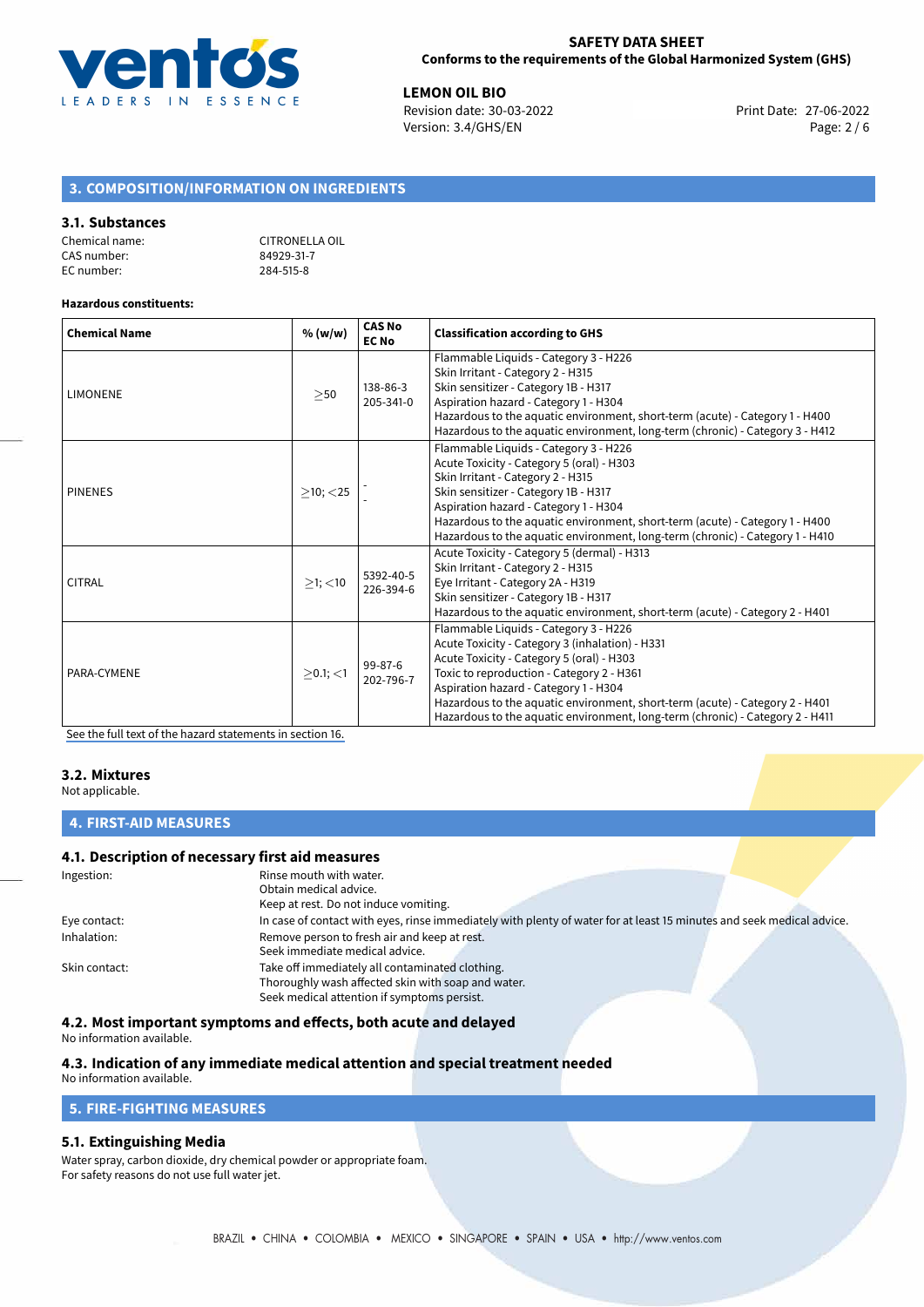

**LEMON OIL BIO**<br>
Revision date: 30-03-2022 **Legal Contract Print Date: 27-06-2022** Revision date: 30-03-2022 Version: 3.4/GHS/EN Page: 3 / 6

## **5.2. Special hazards arising from the substance or mixture**

Known or Anticipated Hazardous Products of Combustion: Emits toxic fumes under fire conditions.

## **5.3. Advice for firefighters**

High temperatures can lead to high pressures inside closed containers. Avoid inhalation of vapors that are created. Use appropriate respiratory protection. Do not allow spillage of fire to be poured into drains or watercourses. Wear self-contained breathing apparatus and protective clothing.

## **6. ACCIDENTAL RELEASE MEASURES**

## **6.1. Personal precautions, protective equipment and emergency procedures**

Evacuate surronding areas. Ensure adequate ventilation. Keep unnecessary and unprotected personnel from entering. Do not breathe vapor/spray. Avoid contact with skin and eyes. Information regarding personal protective measures: see section 8.

### **6.2. Environmental precautions**

To avoid possible contamination of the environment, do not discharge into any drains, surface waters or groundwaters.

#### **6.3. Methods and materials for containment and cleaning up**

Cover with an inert, inorganic, non-combustible absorbent material (e.g. dry-lime, sand, soda ash). Place in covered containers using non-sparking tools and transport outdoors. Avoid open flames or sources of ignition (e.g. pilot lights on gas hot water heater). Ventilate area and wash spill site after material pickup is complete.

#### **6.4. Reference to other sections**

Information regarding exposure controls, personal protection and disposal considerations can be found in sections 8 and 13.

# **7. HANDLING AND STORAGE**

## **7.1. Precautions for safe handling**

Do not store or handle this material near food or drinking water. Do not smoke. Avoid contact with the eyes, skin and clothing. Wear protective clothing and use glasses. Observe the rules of safety and hygiene at work. Keep in the original container or an alternative made from a compatible material.

## **7.2. Conditions for safe storage, including any incompatibilities**

Store in tightly closed and preferably full containers in a cool, dry and ventilated area, protected from light. Keep away from sources of ignition (e.g. hot surfaces, sparks, flame and static discharges). Keep away from incompatible materials (see section 10).

#### **7.3. Specific end use(s)**

No information available.

## **8. EXPOSURE CONTROLS AND PERSONAL PROTECTION**

## **8.1. Control parameters**

Components with occupational exposure limits:

| Chemical Name | <b>CAS No</b> | Norm.         | 8 hr.         |     |                   | 15 min.       |     |                   |
|---------------|---------------|---------------|---------------|-----|-------------------|---------------|-----|-------------------|
|               |               |               |               | ppm | mg/m <sup>3</sup> |               | ppm | mg/m <sup>3</sup> |
| <b>CITRAL</b> | 5392-40-5     | ES (España) 1 | <b>VLA-ED</b> |     |                   | <b>VLA-EC</b> |     |                   |
|               |               | PL (Polska)   | <b>NDS</b>    |     | $\sim$<br>$\sim$  | <b>NDSCh</b>  |     | 54                |

<sup>1</sup> Possibility of significant uptake though the skin.

#### **8.2. Exposure controls**

Measures should be taken to prevent materials from being splashed into the body. Provide adequate ventilation, according to the conditions of use. Use a mechanical exhaust if required.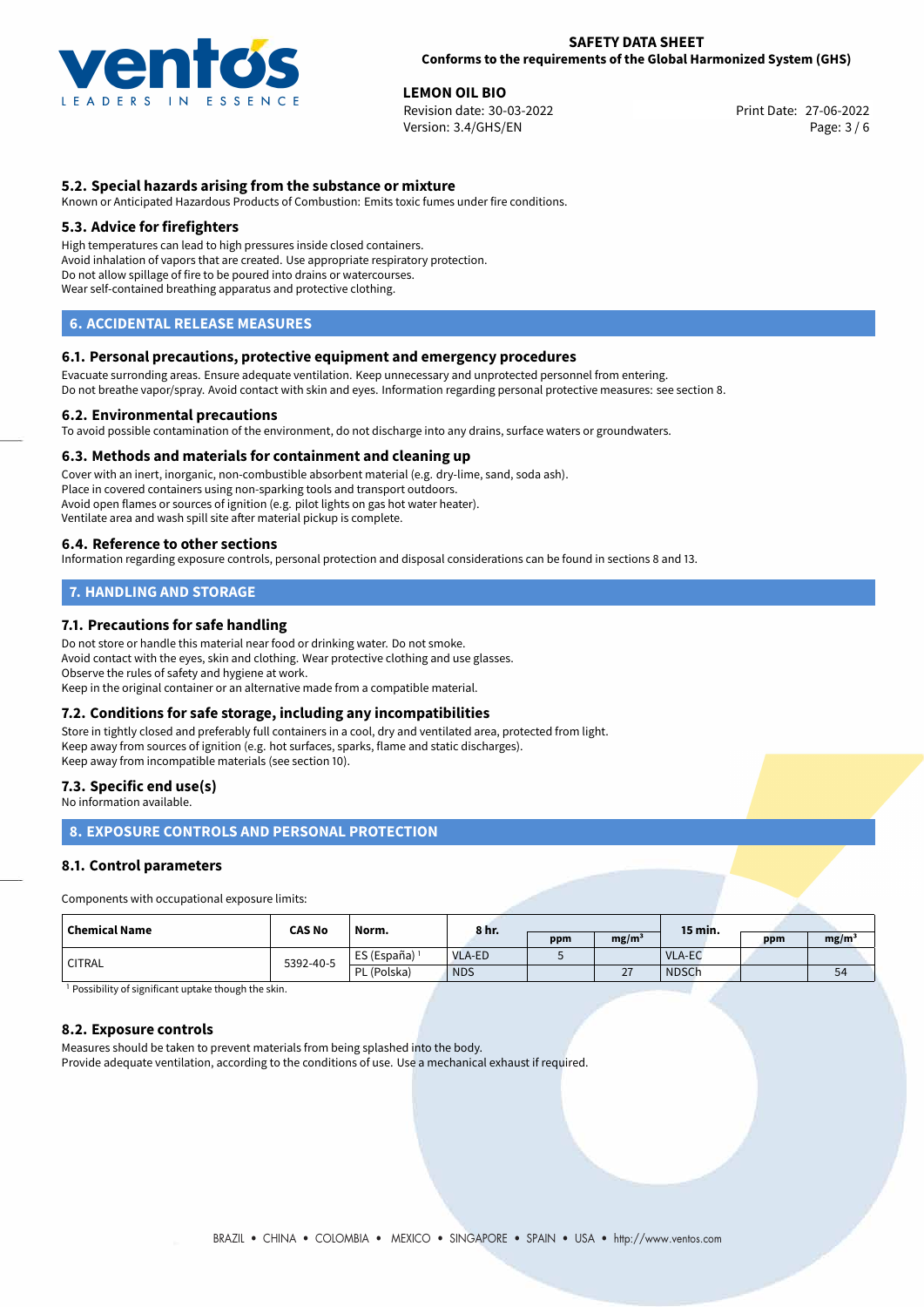

**LEMON OIL BIO**<br>
Revision date: 30-03-2022 **Print Date: 27-06-2022** Version: 3.4/GHS/EN Page: 4 / 6

## **8.3. Individual protection measures, such as personal protective equipment**

Eye/Face protection: Chemical safety goggles are recommended. Wash contaminated goggles before reuse. Chemical-resistant gloves are recommended. Wash contaminated gloves before reuse. Body protection: Personal protective equipment for the body should be selected based on the task being performed and the risks involved. Respiratory Protection: In case of insufficient ventilation, use suitable respiratory equipment. Environmental exposure controls: Emissions from ventilation or process equipment should be checked to ensure they comply with environmental protection legislation. In some cases, filters or engineering modifications to the process equipment will be necessary to reduce emissions to acceptable levels.

# **9. PHYSICAL AND CHEMICAL PROPERTIES**

### **9.1. Information on basic physical and chemical properties**

| Appearance:                            | Liquid                    |
|----------------------------------------|---------------------------|
| Colour:                                | Conforms to standard      |
| Odour:                                 | Conforms to standard      |
| Odour theshold:                        | Not determined            |
| pH:                                    | Not determined            |
| Melting point/freezing point:          | Not determined            |
| Boling point/boiling range (°C):       | Not determined            |
| Flash point:                           | 47 °C                     |
| Evaporation rate:                      | Not determined            |
| Flammability:                          | Not determined            |
| Lower flammability/Explosive limit:    | Not determined            |
| Upper flammability/Explosive limit:    | Not determined            |
| Vapour pressure:                       | Not determined            |
| Vapour Density:                        | Not determined            |
| Density:                               | $0,845-0,854$ g/mL (20°C) |
| Relative density:                      | $0,845 - 0,854$ (20°C)    |
| Water solubility:                      | <b>INSOLUBLE IN WATER</b> |
| Solubility in other solvents:          | SOLUBLE IN ETHANOL        |
| Partition coefficient n-octanol/water: | Not determined            |
| Auto-ignition temperature:             | Not determined            |
| Decomposition temperature:             | Not determined            |
| Viscosity, dynamic:                    | Not determined            |
| Viscosity, kinematic:                  | Not determined            |
| Explosive properties:                  | Not determined            |
| Oxidising properties:                  | <b>NONE EXPECTED</b>      |
|                                        |                           |

## **10. STABILITY AND REACTIVITY**

#### **10.1. Reactivity**

No hazardous reactions if stored and handled as prescribed/indicated.

## **10.2. Chemical stability**

The product is stable if stored and handled as prescribed/indicated.

## **10.3. Possibility of hazardous reactions**

No hazardous reactions if stored and handled as prescribed/indicated.

#### **10.4. Conditions to Avoid**

Conditions to Avoid: Excessive heat, flame or other ignition sources.

## **10.5. Incompatible materials**

Avoid contact with strong acids and bases and oxidizing agents.

## **10.6. Hazardous decomposition products**

During combustion may form carbon monoxide and unidentified organic compounds.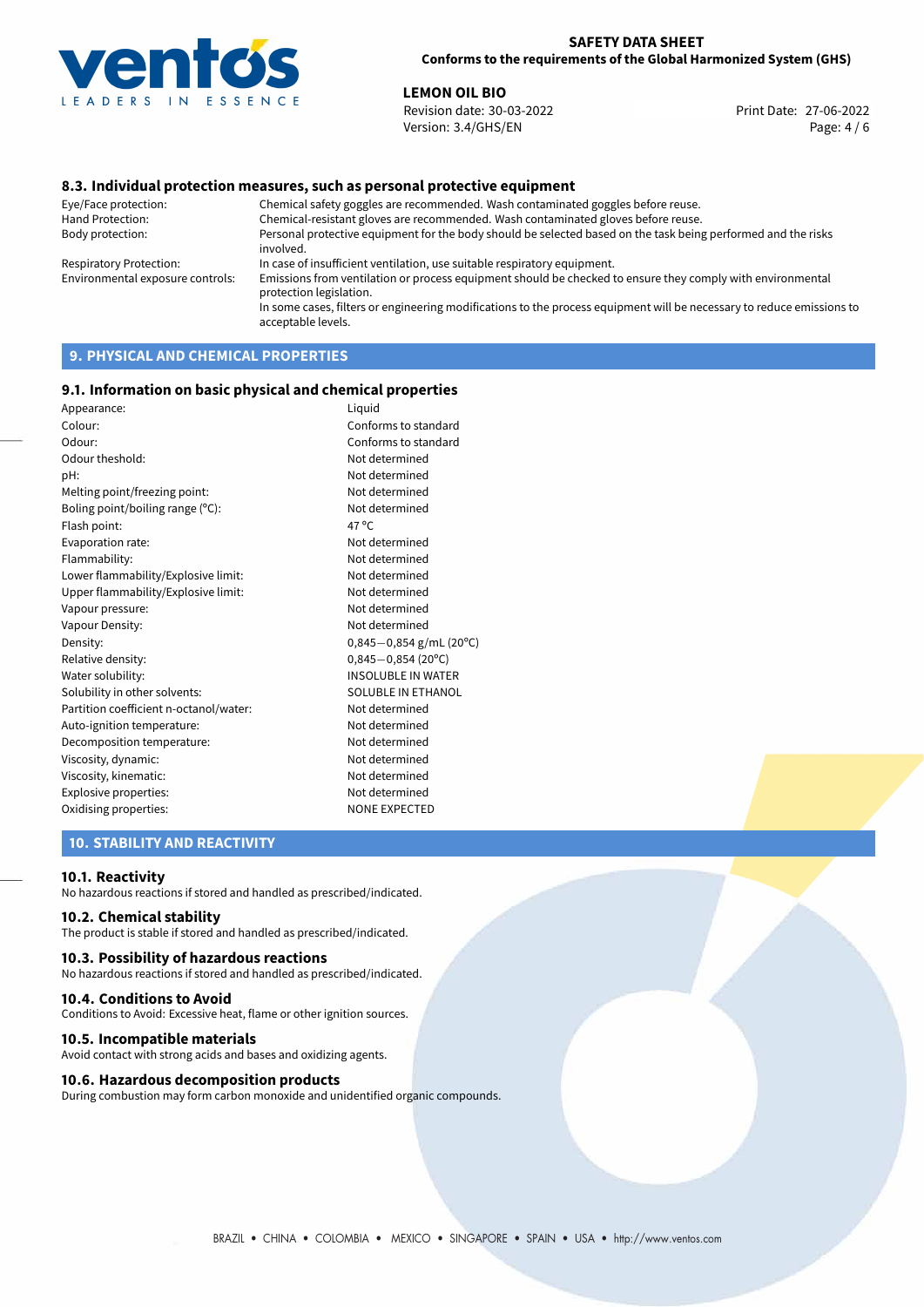

**LEMON OIL BIO**<br>
Revision date: 30-03-2022 **Print Date: 27-06-2022** Version: 3.4/GHS/EN Page: 5 / 6

# **11. TOXICOLOGICAL INFORMATION**

| Acute toxicity                    | Based on the data available, the criteria for classification are not met. |
|-----------------------------------|---------------------------------------------------------------------------|
| Skin corrosion/irritation         | Causes skin irritation.                                                   |
| Serious eye damage/irritation     | Based on the data available, the criteria for classification are not met. |
| Respiratory or skin sensitisation | May cause an allergic skin reaction.                                      |
| Germ cell mutagenicity            | Based on the data available, the criteria for classification are not met. |
| Carcinogenicity                   | Based on the data available, the criteria for classification are not met. |
| Reproductive toxicity             | Based on the data available, the criteria for classification are not met. |
| <b>STOT-single exposure</b>       | Based on the data available, the criteria for classification are not met. |
| <b>STOT-repeated exposure</b>     | Based on the data available, the criteria for classification are not met. |
| Aspiration hazard                 | May be fatal if swallowed and enters airways.                             |

## **12. ECOLOGICAL INFORMATION**

### **12.1. Toxicity**

**Assessment:** Very toxic to aquatic life with long lasting effects. **Experimental/calculated data:** No information available.

# **12.2. Degradability**

No information available.

#### **12.3. Bioaccumulative potential**

No information available.

## **12.4. Soil mobility**

No information available.

# **12.5. Other adverse effects**

See also sections 6, 7, 13 and 15 Do not allow to get into waste water or waterways.

#### **13. DISPOSAL CONSIDERATIONS**

#### **13.1. Waste treatment methods**

Dispose of in accordance with national and local environmental regulations.

## **14. TRANSPORT INFORMATION**

|                                  | <b>ADR/RID/ADN</b>         | <b>IMDG</b>                              | <b>IATA-ICAO</b>           |
|----------------------------------|----------------------------|------------------------------------------|----------------------------|
| 14.1. UN Number                  | <b>UN1169</b>              | <b>UN1169</b>                            | <b>UN1169</b>              |
| 14.2. UN Proper Shipping Name    | EXTRACTS, AROMATIC, LIQUID | EXTRACTS, AROMATIC, LIQUID<br>(LIMONENE) | EXTRACTS, AROMATIC, LIQUID |
| 14.3. Transport Hazard Class(es) |                            |                                          |                            |
| 14.4. Packing Group              | Ш                          | Ш                                        | Ш                          |
| 14.5. Environmental hazards      | Yes                        | Yes                                      | Yes                        |
| <b>Additional information</b>    |                            |                                          |                            |

## **14.6 Special precautions for user**

None known

**14.7. Transport in bulk according to Annex II of MARPOL 73/78 and the IBC Code** No information available

**15. REGULATORY INFORMATION**

# **15.1. Safety, health and environmental regulations/legislation specific for the substance or mixture**

No information available

## <span id="page-4-0"></span>**16. OTHER INFORMATION**

**Full text of the R-phrases, hazard statements and precautionary statements mentioned in section 3:** H226 – Flammable liquid and vapour.